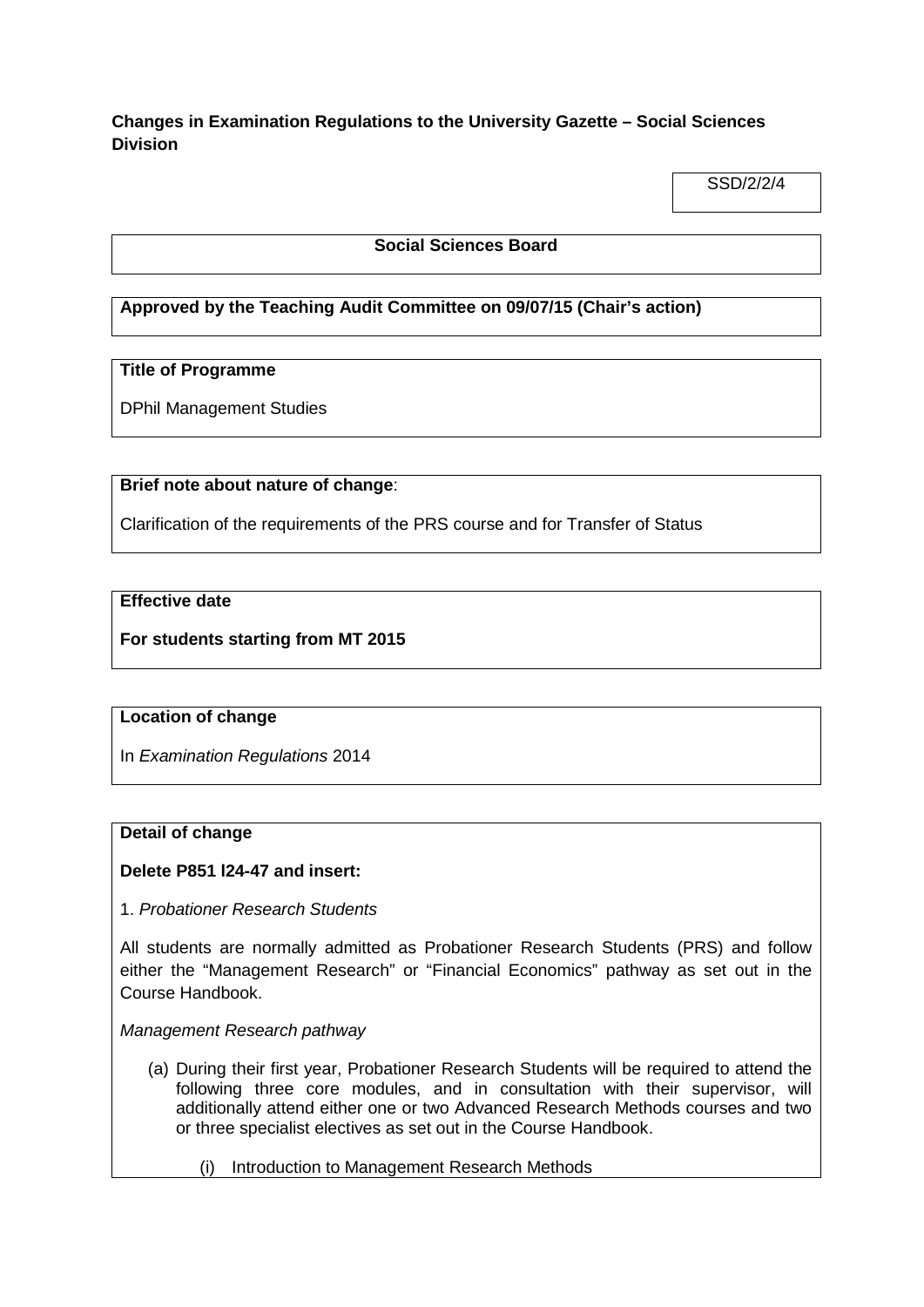- (ii) Statistical Research Methods
- (iii) Management and Organisation Theory
- (b) All students shall satisfactorily complete the courses and coursework as determined by the supervisor and/or DPhil Committee, unless granted a dispensation by the DPhil Committee based on completion of a similar course prior to commencement of the D.Phil.

## *Financial Economics pathway*

- (a) During their first year, Probationer Research Students will be required to attend the following four core modules from the MSc in Financial Economics programme, and in consultation with their supervisor, will attend four options offered for the second year of the MPhil in Economics, one of which must be either Financial Economics I or Financial Economics II. In special circumstances, where a student has taken a sustainably similar course prior to enrolment, they may substitute MPhil in Economics courses for the required MSc in Financial Economics core courses. Any substitution must be agreed to by both the Programme Director and the student's supervisor.
	- (i) Asset Pricing
	- (ii) Corporate Finance
	- (iii) Economics
	- (iv) Financial Econometrics
- (b) All students shall satisfactorily complete the courses and coursework as determined by the supervisor and/or DPhil Committee, unless granted a dispensation by the DPhil Committee based on completion of a similar course prior to commencement of the D.Phil.
- 2. *Transfer of status*

Students who have taken the MSc in Financial Economics prior to commencing their D.Phil study as a PRS are normally expected to transfer status in their third term. All students must transfer status by the end of their fourth term.

Applications for transfer of status must be submitted to the D.Phil Committee and should be comprised of the following:

(*a*) A transfer of status form (GSO.2), signed by the student's supervisor and an appropriate college officer. The candidate should indicate clearly on the form the status to which he or she wishes to transfer;

(*b*) Passes in all of the examinations and coursework approved by the student's supervisor, as stated in 1 above;

- (*c*) A satisfactory research proposal or research outline;
- (*d*) One draft chapter of the thesis

#### **Explanatory Notes**